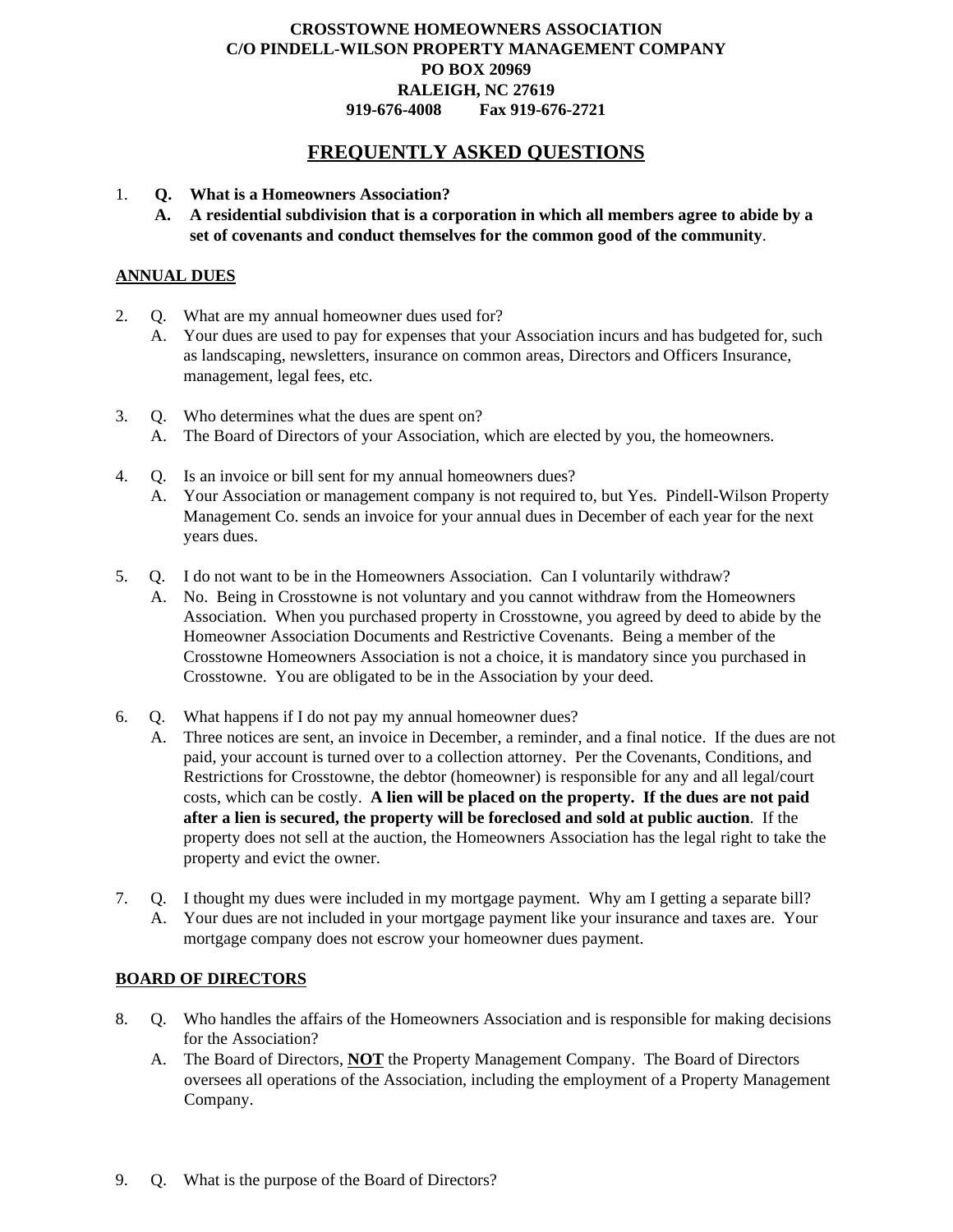- A. To manage and handle the affairs of the homeowners association. The Board of Directors is just like the Raleigh City Council. The main purpose and objective of the Board is to preserve, protect, and enhance the property values in the homeowners association.
- 10. Q. Who elects the Board of Directors and how often are they elected?
	- A. You (the homeowners) elect the Board of Directors. At the annual meeting each year, the Board of Directors are voted in by the homeowners. The number of Board members and their term limits are defined in the By-Laws of the Association. The Board members elect their own officers (Pres., VP., Sec., Treas.) The term of the officers is one year.
- 11. Q. I would like to address the Board of Directors at a meeting. How do I do that?
	- A. Contact a Board member or Pindell-Wilson for the date and place of the next Board of Directors meeting to have yourself placed on the agenda for that meeting.
- 12. Q. I am interested in serving on the Board or on a committee. How can I get involved?
	- A. Either contact a Board member, Pindell-Wilson, or attend an annual meeting. Volunteers are welcome!

#### **ARCHITECTURAL**

- 13. Q. I want to install a fence on my property. What do I do?
	- A. Fill out an architectural request form and submit the plans as to the type, size, location, and materials used and submit the request to Pindell-Wilson or a Board member. It will then be forwarded to The Board of Directors/Architectural Control Committee.

1. At the closing for your property you were given a deed. With the deed is a drawing. (map with your house located on your lot.) Make a copy of the drawing and draw where you would like the fence on your lot.

2. Please state the type of fence you want i.e. dog eared, shadow, slated, picket, etc. (Draw a picture)

3. The height you want the fence to be. (Maximum height is 6 feet.)

4. Mail or fax the request to Pindell-Wilson at the address above. It will be forwarded to the Board/Architectural Control Committee. A decision on your request will be made within 30 days.

- 14. Q. Why do I have to get permission to make changes to my property? I should have the right to do whatever I want since it is my house!!
	- A. When you purchased in Crosstowne, you agreed by deed to abide by the Declaration of Covenants, Conditions, and Restrictions for Crosstowne. These covenants restrict your private property rights and stipulate many things that you cannot do, however, they insure that your property values will be preserved, protected, and enhanced. For example, it insures that no one is going to build a truck garage next to your house, or put a pink fence around the yard. By having to obtain written permission from the Board of Directors/Architectural Control Committee before any improvements, modifications, or alterations are made, insures every homeowner that nothing should be done in the community that would be detrimental to their property values and their way of life.
- 15. Q. Can I put up a mini satellite dish?
	- A. Yes, but it should be placed in the back yard or on the back of the house if at all possible.
- 16. Q. I would like to put a storage shed or dog house in my back yard. Do I need permission, and if so, how do I go about getting permission?
	- A. Yes, you do need permission for any exterior alteration, addition, or change. Please see # 13 above for the procedure.
- 17. Q. What will happen if I install a fence, storage shed, close in my garage, or add a dog house (or make any exterior alteration, improvement, or modification) and I do not get permission from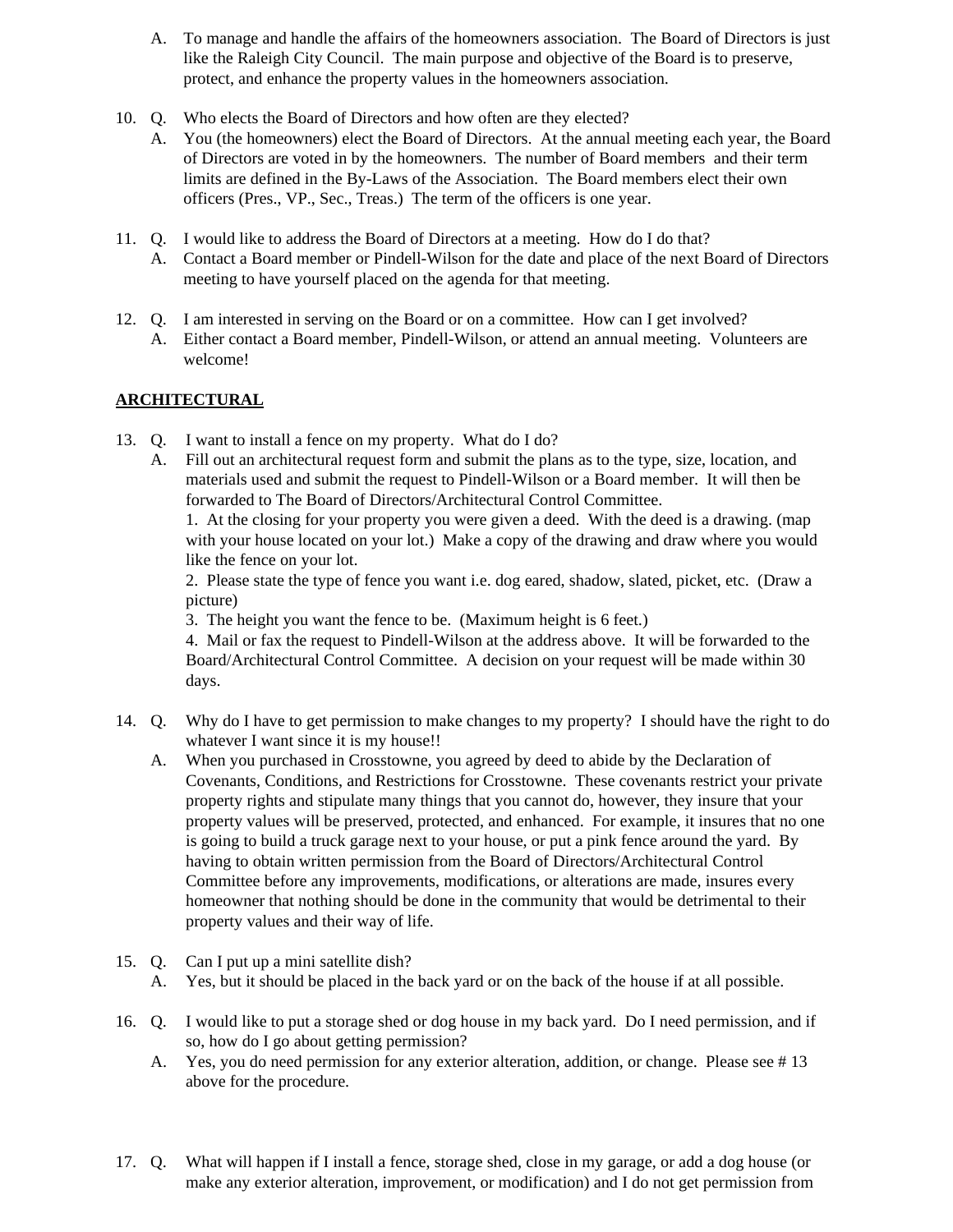the Board of Directors/Architectural Control Committee?

- A. The Declaration of Covenants, Conditions, and Restrictions for Crosstowne gives the Board of Directors the authority to enforce the governing documents. If someone is not in compliance with the Covenants, then the Board has the power to force the violator to remove the improvement/ alteration/ addition by any legal means. A court order may be obtained and/or the violator may be fined up to \$100.00/day. If fining is implemented and the violation is not abated in thirty days, a lien will be placed on the property and foreclosure proceedings will commence. This is for your protection to help preserve, protect, and enhance property values. It prevents homeowners from making any changes that might hurt property values in the community.
- 18. Q. My neighbor will not mow his grass or keep his yard in an orderly manner. What can I do?
	- A. Contact a Board member or Pindell-Wilson during business hours. A notice will be sent and if the violation is not corrected in a timely manner, a fine of up \$100.00/day may be implemented by the Board of Directors. You may also contact the City of Raleigh, Environmental Dept.

## **LAWN CARE**

- 19. Q. What does the yard maintenance provided by the homeowners association take care of? A. Only the Common Areas. You are responsible for mowing your own lawn and any other yardwork that is necessary to maintain the property in good order. The owner of the property is responsible for seeding, fertilizing, and weed control of the yards, pruning the shrubbery, replenishing the mulch, replacing any dead plants, etc. If grass is allowed to get high, the owner will be subject to \$100.00 fine for each day the lawn is not mowed.
- 20. Q. My neighbor's yard is not maintained and the grass is two feet tall. What should I do? A. Contact a Board member or the Property Management company. They will be send a warning letter and if the yard is not mowed within a stipulated amount of time, they may be fined up to \$100.00/day. In addition, please call the City of Raleigh Housing and Environmental division (807-5110). There is a Raleigh Ordinance governing tall grass/weeds.
- 21. Q. A tree or bush has died in my front yard. Who is responsible for replacing it? A. You are, not the homeowners association.
- 22. Q. Can I add several more trees to my front yard?
	- A. Yes, but you should get permission from the Board of Directors first.

# **HOME MAINTENANCE**

- 23. Q. My heating and air conditioning system is broken. Does the homeowners association take care of this repair?
	- A. No. The maintenance and repair of your HVAC system as well as any other repairs to your home is your responsibility, not the association's.
- 24. Q. What will happen if I do not take care of my property, such as leave trash in the yard, a junk car in the driveway, not mow my lawn or prune my bushes?
	- A. You will receive a notice from the Board of Directors/Management Company giving you a reasonable amount of time to correct the violation. If it is not corrected in this time frame, you may be fined up to \$100.00/day until the violation is corrected.
- 25. Q. Who do I call if my sewer line stops up?
	- A Call a plumber. This is not the homeowners association or management company's responsibility.
- 26. Q. I don't have any water, who do I call? A. Whoever you pay your water bill to. This is not a Homeowner Association responsibility.